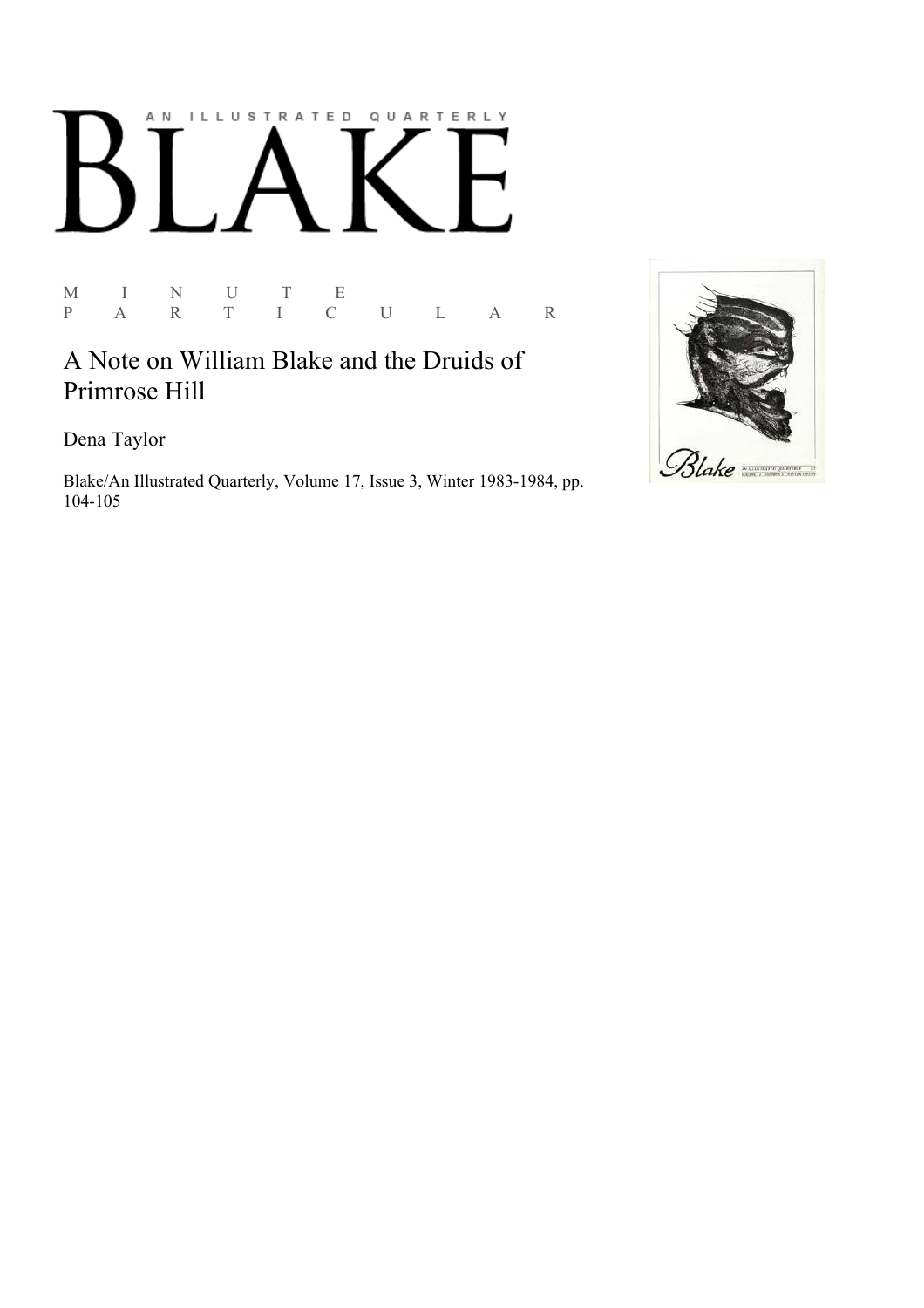Checklist," *Blake Newsletter,* 11 (1977), 50-54. Both of these articles have been very helpful to my study of Blake's Russian reputation. (In the present article, all translations are my own.)

3 Konstantin Bal'mont, "Vil'yam Bleik: Praotets Sovremmenykh Simvolistov" ["William Blake: Forefather of Contemporary Symbolists"], in his *Gornyie Versbiny [Mountain Peaks]* Moscow: Griff, 1904), pp. 43-48; Z. A. Vengerova, "Vil'yam Bleik: Rodonachal'nik Angliiskogo Simvolizma" ["William Blake: Forefather of English Symbolism"], *Stevernyt Vestnik,* IX (1896), 81-99, reprinted in Vengerova's *Angliiskie Ptsateli XIX Veka [English Writers of the 19th Century)* (St. Petersburg: n.p., 1913), n. pag. 4 M. N. Gutner, "Blake," in *Istoriya Angliiskoi Literatury [A* 

*History of English Literature),* 2nd ed. (Moscow: Izdatel'stvo Akademii Nauk SSSR, 1945), vol. 1, 613-22.

5 Anna Elistratova, *Naslediye Angliiskogo Romantizma i Sovremennost' [The Legacy of English Romanticism and the Present]*  (Moscow: Izdatel'stvo Akademii Nauk SSSR, I960); E. A. Nekrasova, *William Blake* (Moscow: Iskusstvo, I960), and *Tvorchestvo Uil'yama Bleika [The Work of William Blake)* (Moscow: Izdatel'stvo Moskovskogo Universiteta, 1962).

6 Irving Fiske, "Bernard Shaw's Debt to William Blake," *Shavian* 

*Tract, 2* (1951). 7 "William Blake v Perevodakh S. Marshaka" ["William Blake in the Translations of S. Marshak"], *Novyi Mir,* 6 (1965), 157-67.

## A Note on William Blake and the Druids of Primrose Hill

## Dena Taylor

On the second of January, 1810, Charles Lamb wrote to Thomas Manning that "The Persian ambassador is the principal thing talked of now. I sent some people to see him worship the sun on Primrose Hill at half past six in the morning, 28th November; but he did not come, which makes me think the old fire-worshippers are a sect almost extinct in Persia."<sup>1</sup> Lamb was of course merely being mischievous in pretending that the dignified Moslem ambassador was likely to indulge in ancient Zoroastrian rites on —as it happens —the morning of Blake's forty-second birthday. The rather curious thing about Lamb's bit of humor, however, is the fact that he expected the rites to be performed specifically on Primrose Hill, without giving any explanation as to why that particular site was appropriate. The curiosity of the specification becomes greater in light of the fact that Blake too made reference to Primrose Hill as being in some way sacred to the sun. Blake told Crabb Robinson that

The sun-worshipping Druid religion as "revived" by Stukeley, Henry Rowlands and other eighteenth-century antiquarians was of widespread and active interest in the latter part of that century. In fact, on the wall of the King's Arms Tavern, very close to where Blake lived in Poland Street, there is a plaque inscribed: "In this Old King's Arms Tavern the ANCIENT ORDER OF DRUIDS was revived 28th November 1781." Something about this day seems to have been very attractive to the Druidssome prophetic insight perhaps —for this date was Blake's twenty-fourth birthday.

Primrose Hill is apparently the highest spot in London, and, in addition to the rather dubious distinction of being the spot on which Judge Jeffries of the Popish Plot was found murdered, it was also the site of a Druid procession in 1792, and every year thereafter. The Welsh poet and lexicographer Edward Williams (Iolo Morganwg, 1747-1826) was convinced that the bardic traditions of his native Glamorgan had preserved the true esoteric lore of the Druids. He accordingly devised a ritual called the Gorsedd of Bards, which involved the ceremonious sheathing of a naked sword inside a magic circle of stones. With a small group of fellow Welshmen that included Blake's friend William Owen, he performed this rite on Primrose Hill at the Autumn Equinox of 1792. There are a couple of contemporary references to the meeting. A lengthy account, giving details of the ritual, was published in *The Gentleman's Magazine,* 62 (October, 1792), 956:

#### *Saturday, Sept. 22.*

This being the day on which the autumnal equinox occurred, some Welsh Bards, resident in London, assembled in congress on Primrose Hill, according to ancient usage, which requires that it should be in the eye of public observation, in the open air, in a conspicuous place, and whilst the sun is above the horizon. The wonted ceremonies were observed. . . . On this occasion the Bards appeared in the insignia of their various orders. The presiding Bards were David Samwell, of the primitive, and claimant of the ovation order; William Owen, of the ovation and primitive orders; Edward Jones, of the ovation, and claimant of the primitive order; and Edward Williams, of the primitive and druidic orders. The Bardic traditions, and several odes, were recited. . . .

Williams himself described the meeting in *The*  Monthly Register, 3 (January, 1793), 16-19. In this article of "Biographical Anecdotes of Mr. David Thomas, an eminent Welch Bard," age 26, Williams included a poem, "The Banks of the Menai. An Ode. Inscribed to the Druidical Society of Anglesey. Recited at the Meeting of the Welch Bards on Primrose Hill, September 22d, 1792." Williams also says that "It is not a little remarkable that the order, or hierarchy of the *ancient British Bards* has been continued in regular succession from remotest antiquity down to the present day, without any interruption; for some time, indeed, it has been in a languishing state, but is now recovering apace. . . . " (p. 19). Williams was so successful in aiding the recovery of ailing Druidism that his ritual is performed to this day as

<sup>(&</sup>quot;]I have conversed with the —Spiritual Sun —I saw him on Primrosehill[.] He said 'Do you take me for the Greek Apollo[?' '] No['] I said 'that (and Bl pointed to the sky) that is the Greek Apollo-He is Satan [.'"]<sup>2</sup>